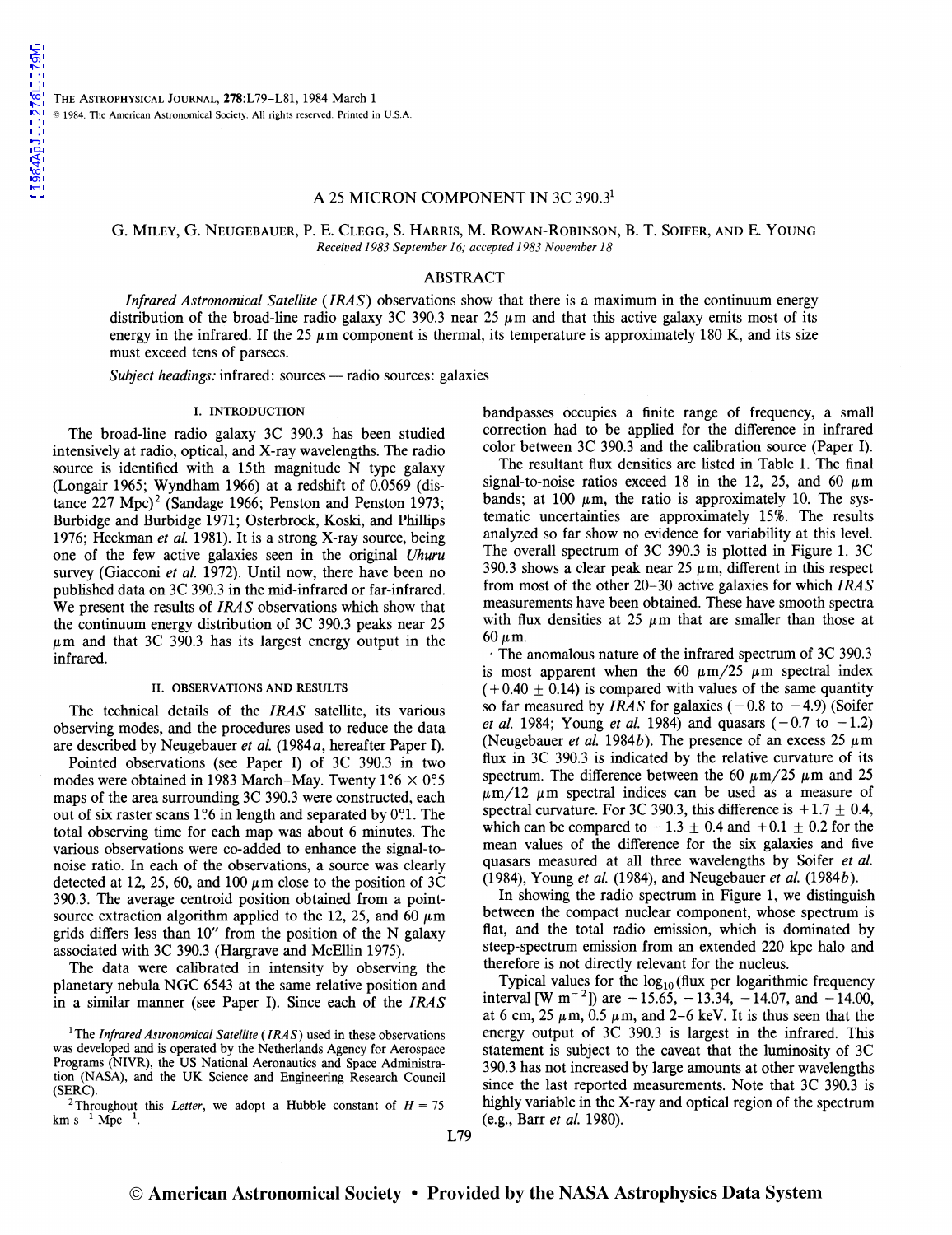[1984ApJ...278L..79M](http://adsabs.harvard.edu/abs/1984ApJ...278L..79M)

1984ApJ...278L..79M

# TABLE 1 MEAN PARAMETERS

| PARAMETER                                        | WAVELENGTH $(\mu m)$   |                        |                        |                        |
|--------------------------------------------------|------------------------|------------------------|------------------------|------------------------|
|                                                  |                        | 25                     | 60                     | 100                    |
| Flux density $(Jy)$<br>$Log_{10}$ luminosity (W) | $0.14 + 0.02$<br>37.32 | $0.38 + 0.06$<br>37.43 | $0.25 + 0.04$<br>36.86 | $0.34 + 0.06$<br>36.77 |



FIG. 1.-The energy distribution of 3C 390.3 over 10 decades in frequency. The emission from the compact radio nucleus is plotted separately from the total radio emission. The observations are taken from Kellermann. Pauliny-Toth, and Williams (1969) [1400, 2695, 5000 MHz]; Miley and van der Laan (1973) [1400 MHz nuc]; Harris (1972) [2695 MHz, 5000 MHz nuc]; CIT (1983, unpublished data) [1.2–2.2  $\mu$ m, 10  $\mu$ m]; Rieke (1983, unpublished data) [3.4 m]; Barr *et al.* (1980) [Band 2-6 keV]; Ferland *et al.* (1979) [1500 AJ.

#### III. DISCUSSION

A crucial question is whether the 25  $\mu$ m component in 3C 390.3 is due to thermal or nonthermal radiation. If the radiation is interpreted as thermal, its temperature is  $180 \pm 30$  K. Assuming that the 30  $\mu$ m component is indeed that of a 180 K blackbody, the observed maximum gives, for an emissivity  $\varepsilon$ , a blackbody radius of  $7\varepsilon^{-1/2}$  pc.

More stringent physical parameters can be attached to the region emitting the 25  $\mu$ m radiation if we assume either a size for the emitting region or a mean emissivity. Barr *et al.* (1980) deduced a value of  $A<sub>n</sub> = 1.4 \pm 0.4$  mag for the visual extinction in 3C 390.3 from the narrow-line Balmer decrement and also put an upper limit on the visual extinction to the optical continuum nucleus of 3C 390.3 of  $A<sub>v</sub> < 1.2$  mag. The visual extinction,  $A_{\nu}$ , can be related to the emissivity at 25  $\mu$ m,  $\varepsilon_{25}$ , using the relation derived for the Galaxy by Hildebrand (1983), modified to 25  $\mu$ m. Taking *A<sub>n</sub>* to be between 200 $\varepsilon_{25}$ and  $800\epsilon_{25}$  yields a value  $\epsilon_{25}$  < 0.0015, a low value, but one not atypical of emissivities assigned to grains in the Galaxy. If we assign this value to the emissivity in 3C 390.3, the size of the emitting region is greater than 180 pc.

There is evidence for the existence of a similar component near 30  $\mu$ m in the infrared spectrum of the Seyfert 2 galaxy NGC 1068 (Rieke and Low 1975; Simon and Dyck 1975; Jameson *et al.* 1974). In the case of NGC 1068, the low measured brightness temperature at  $10 \mu m$  (Becklin *et al.* 1973) has provided decisive evidence that the observed radiation is thermal. Jones *et al.* (1977) have interpreted the maximum near 25  $\mu$ m as being heated by an ultraviolet source of approximately  $2 \times 10^{11} L_{\odot}$  luminosity, similar to the luminosity of 3C 390.3. The size of this source was measured by Becklin *et al.* (1973) to be *0':9* corresponding to 63 pc. Thus, the assumed thermal source in 3C 390.3 resembles that in NGC 1068 in its gross properties. We should point out, however, that in many of its properties (e.g., presence of powerful extended radio emission and broad permitted lines, strong far-infrared emission, luminous X-ray emission), the properties of the activity in 3C 390.3 are almost diametrically opposed to those of NGC 1068. Hence, caution should be exercised in drawing too close a parallel between the midinfrared components in these two galaxies.

If the 25  $\mu$ m component is thermal, where does the energy come from to power it? One possibility is that the component